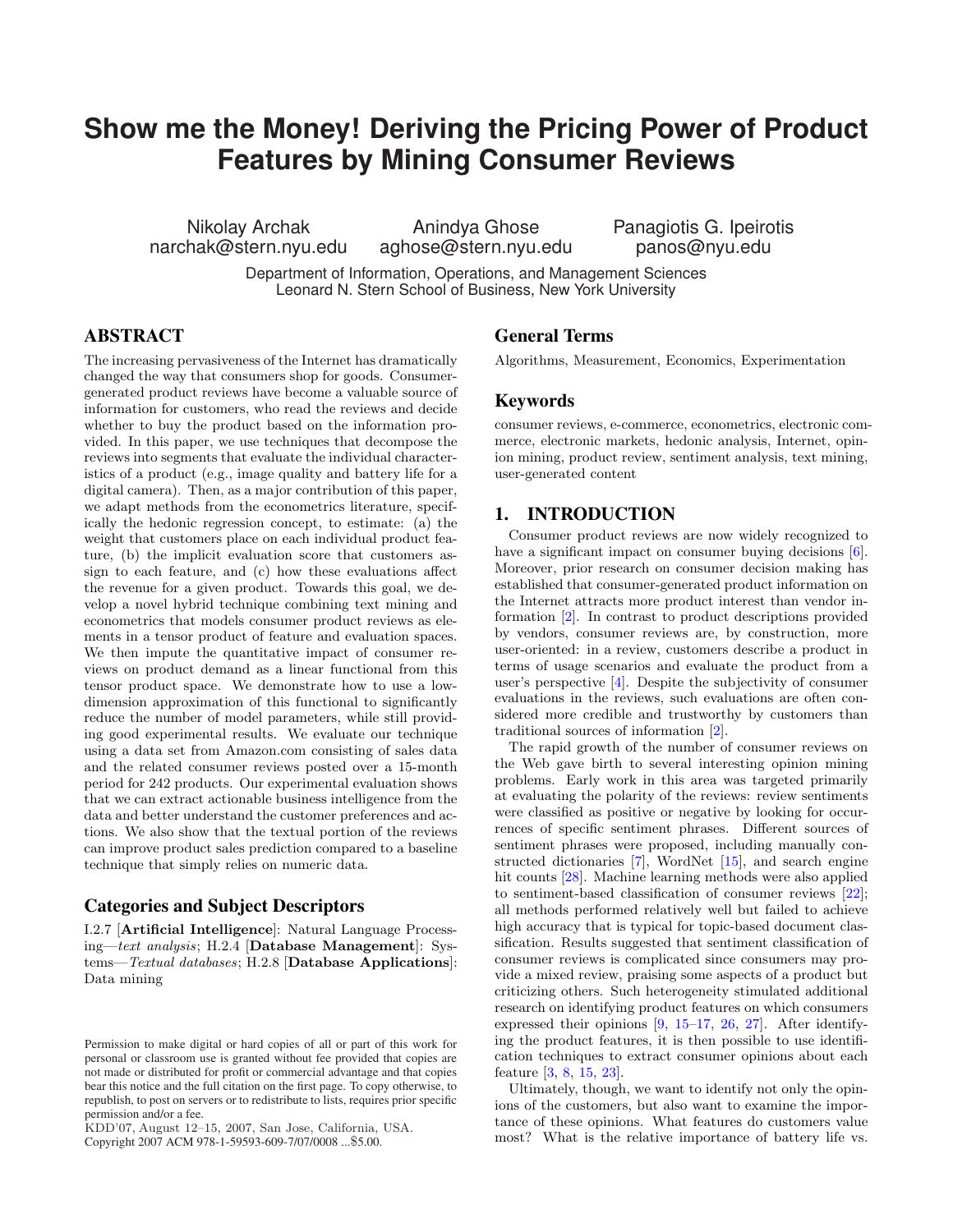image quality in a digital camera? Customers may praise or criticize the zoom capabilities of a digital camera, but these discussions may not really affect their decision to buy the product. Current work in opinion mining has not focused on capturing such behavior. Furthermore, current opinion mining systems cannot capture reliably the pragmatic meaning of the customer evaluations. For example, is "good battery life" better than "nice battery life"? How can we define an objective measure for ranking evaluations?

Towards answering questions of this nature, we propose utilizing the economic context in which the opinions are evaluated to estimate both the intensity and the polarity of the opinion. In particular, we investigate how product feature evaluations contained in consumer reviews affect product demand. Then, by tracing the respective changes in demand, we derive both the weight of the different product features, and the pragmatic "meaning" of these evaluations, providing actionable intelligence to the manufacturers that are trying to understand consumer behavior. We illustrate the intuition behind our approach with this (simplified) example:

EXAMPLE 1.1. Consider two reviews  $r_A$  and  $r_B$  for two similar digital cameras A and B on Amazon.com: review  $r_A$  states that the "lenses" of camera A are "excellent", while review  $r_B$  states that the "lenses" of camera  $B$  are "good". To understand both the polarity and the strength of these evaluations, we observe the changes in sales associated with these reviews, all other things being equal. We observe that the evaluation " excellent lenses" increases sales by 5%, while the evaluation " good lenses" causes sales to drop by 1%. Therefore, we assign the score  $+5\%$  to the evaluation "excellent" and the score -1% to the evaluation "good." In a similar manner, we also observe that the evaluations "excellent battery life" and "good battery life" cause a respective change in sales of  $+2.5\%$  and  $-0.5\%$ . By comparing the sales changes associated with the evaluation of " battery life" with the respective changes associated with "lenses," we infer that the weight of the "lenses" feature is twice as high as the weight of "battery life."  $\Box$ 

Our approach is conceptually similar to the hedonic regressions that are commonly used in econometrics to identify the weight of individual features in determining the overall price of a product. For example, hedonic regressions are used to identify the marginal value of an extra megapixel in digi-tal cameras.<sup>[1](#page-1-0)</sup> As an important research contribution, we show how to incorporate in a hedonic-like framework qualitative features, such as "ease of use" or "image quality," that are not directly measurable and are ignored in existing economics and marketing research. Towards adapting a hedonic-like framework, we model qualitative consumer opinions as quantitative evaluation scores and then model consumer reviews as elements in a tensor product of feature space and evaluation space. To study the impact of consumer reviews on the product demand, we represent review impact as a linear functional in this tensor product. Finally, we show how to use a rank constraint for this functional to significantly reduce the number of model parameters, while still providing good experimental results. Our experimental evaluation over a real data set of 242 products monitored over a 15-month period on Amazon.com shows the validity of our approach and provides significant insights on the behavior of consumers who buy products online.

The rest of the paper is organized as follows. Section [2](#page-1-1) gives the background for the paper. Section [3](#page-2-0) presents our hybrid model that combines econometrics and text mining for analyzing consumer reviews using product demand. Section [4](#page-5-0) discusses our experimental setting and results, obtained over two big product categories. Finally, Section [5](#page-8-0) discusses related work and Section [6](#page-8-1) provides further discussion and concludes the paper.

## <span id="page-1-1"></span>2. BACKGROUND

In this section, we give the necessary background for this paper. In Section [2.1,](#page-1-2) we give a brief description of hedonic regressions, which can be considered as the microeconomic framework in which our model is embedded in. Then, Section [2.2](#page-1-3) describes existing techniques for product feature identification from consumer reviews and Section [2.3](#page-2-1) briefly discusses existing approaches for identifying consumer opinions from product reviews.

## <span id="page-1-2"></span>2.1 Hedonic Regressions

The hedonic model assumes that differentiated goods can be described by vectors of objectively measured features and the consumer's valuation of a good can be decomposed into implicit values of each product feature [\[24\]](#page-9-14). Hedonic models are designed to estimate the value that different product aspects contribute to a consumer's utility. Implicit in the hedonic price framework is the assumption that a particular product can be viewed as consisting of various bundles of a small number of characteristics or basic attributes [\[1\]](#page-9-15). For instance, a backpacking tent can be decomposed to characteristics such as weight  $(w)$ , capacity  $(c)$ , and pole material  $(p)$ , and the tent utility can be represented as a function  $u(w, c, p, \ldots)$ . Various restrictions can be put on the utility function. For example, it is often assumed that the utility function is monotonic, increasing, and concave to satisfy the "law of diminishing marginal utility"  $[25]$ . In brief, the hedonic hypothesis is based on the notion that heterogeneous goods are an aggregation of individual characteristics. It is important to point out that not all product categories are consistent with the assumptions of the hedonic framework. For example, while consumer appliances fit well into the hedonic model, products such as movies or books do not have clear utilitarian characteristics and are not typically classified as hedonic products. In order to avoid potential complexities arising from applying the model to non-hedonic products, in this paper we consider hedonic goods only.

The primary weakness of the existing hedonic models is the need to identify manually product features and measurement scales for them. In traditional hedonic regressions (i.e., those used by the  $BLS<sup>2</sup>$  $BLS<sup>2</sup>$  $BLS<sup>2</sup>$  to calculate the CPI) the decision of what features to include and how to measure them is made by individuals. This can lead to a bias from subjective judgments of these individuals. Furthermore, features that cannot be easily measured (e.g., image quality, style) are commonly ignored.

## <span id="page-1-3"></span>2.2 Product Feature Identification

In an orthogonal direction to economic research, the problem of identifying product features has been studied extensively in the last few years in the data mining and natural language processing communities. Many techniques use

<span id="page-1-0"></span><sup>1</sup>Hedonic regressions are also commonly used by the U.S. Bureau of Labor Statistics (BLS) to take into account product quality adjustments when recalculating the consumer price index (CPI).

<span id="page-1-4"></span> $^2 \rm U.S.$  Bureau of Labor Statistics.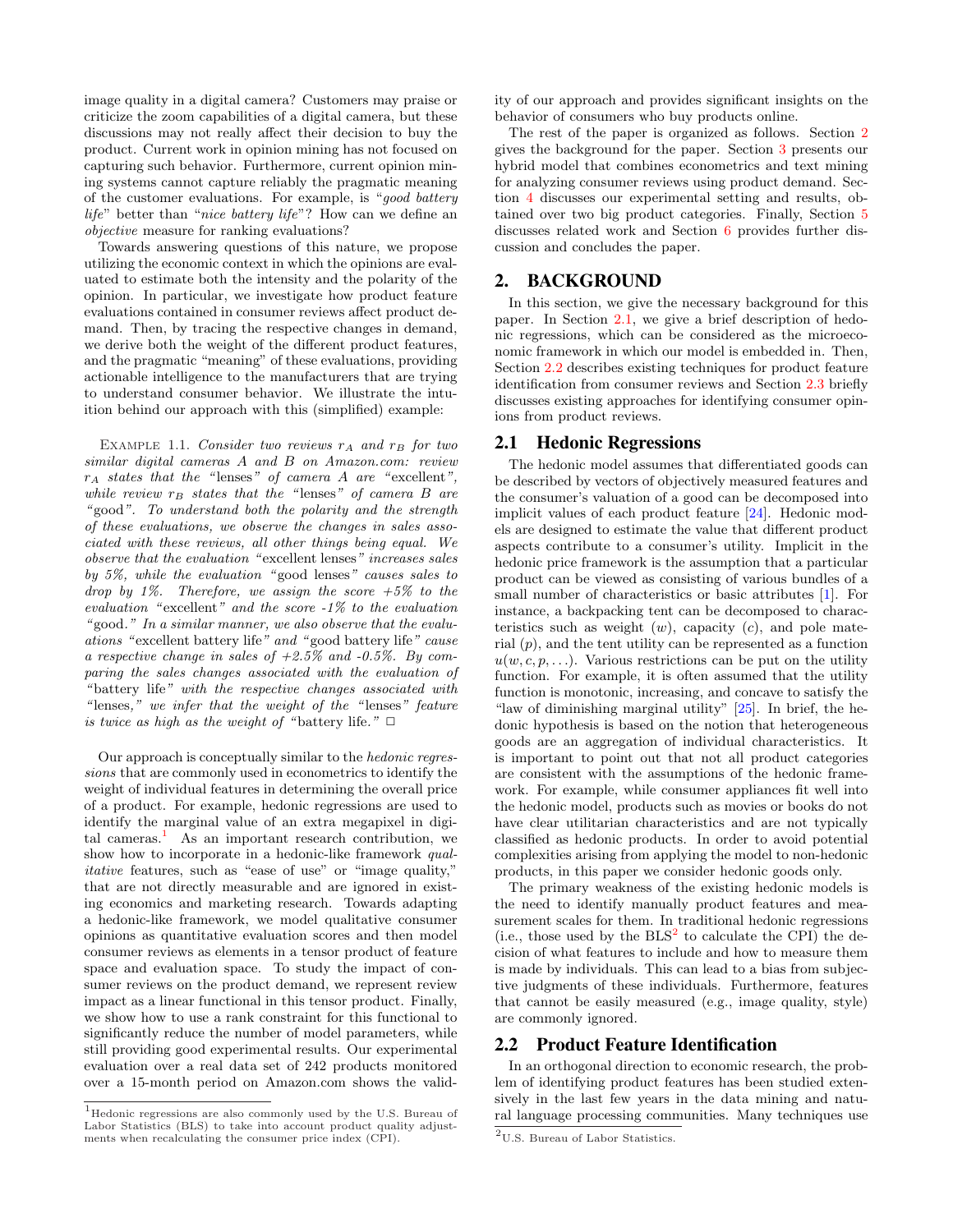a part-of-speech tagger to annotate each review word with its part-of-speech (POS), identifying whether the word is a noun, an adjective, a verb and so on. Nouns and noun phrases are popular candidates for product features, though other constructs (like verb phrases) can be used as well. Alternative techniques search for statistical patterns in the text, for example, words and phrases that appear frequently in the reviews [\[8\]](#page-9-12). For example, Hu and Liu [\[16\]](#page-9-17) use association rule mining to find frequent  $n$ -grams<sup>[3](#page-2-2)</sup> in consumer product reviews and use these n-grams as candidate features. Hybrid methods are also developed by combining both approaches, where a POS-tagger is used as a preprocessing step before applying association mining algorithm to discover frequent nouns and noun phrases [\[19,](#page-9-18) [23\]](#page-9-13). An alternative technique for discovering product features that are not explicitly mentioned in the review is to use a classifier [\[9\]](#page-9-7) that determines whether a particular feature is discussed (implicitly) in the review or not.

## <span id="page-2-1"></span>2.3 Mining Consumer Opinions

Of course, identifying product features per se is not the end goal. The important goal is to understand what the customer's opinion is about each of the identified product features. An increasingly popular trend in opinion mining is in combining feature mining and sentiment identification techniques to extract consumer opinions in form of featurebased summaries [\[3,](#page-9-11) [8,](#page-9-12) [15,](#page-9-4) [23\]](#page-9-13). Though technical details may differ, the proposed algorithms usually consist of three basic steps. In the first step, a feature mining technique is used to identify product features. In the second step, the algorithms extract sentences that give (positive or negative) opinions for a product feature. Finally, a summary is produced using the discovered information. Unfortunately, the existing approaches could not provide reasonable quantitative evaluations of product features. In most cases, the evaluation of a product feature was done in a binary scale (positive or negative). It is also possible to have a counting scale that computes the number of positive and negative opinion sentences for a particular feature; such counts can be used for feature-based comparison of two products (see, for example [\[19\]](#page-9-18)). Such a comparison tool is undoubtedly useful for consumers using an online shopping environment. Unfortunately, such techniques fail to identify the strength of the underlying evaluations, and do not show the importance of the underlying feature in the consumer's purchasing process. In this paper we show how to address these issues by taking into consideration the economic context into which the opinions are being evaluated.

## <span id="page-2-0"></span>3. ECONOMETRIC OPINION ANALYSIS

In this section, we describe our econometric approach for modeling and analyzing consumer reviews. In Section [3.1,](#page-2-3) we present our approach for identifying the opinions of consumers about product features. Then, in Section [3.2,](#page-2-4) we show how to represent consumer reviews as elements of a tensor product space and in Section [3.3,](#page-3-0) we describe our econometric approach for measuring the weight of the individual product features, and the implicit evaluation score that a consumer review assigns to each feature.

## <span id="page-2-3"></span>3.1 Identifying Customer Opinions

In the first step of our approach, we need to identify the

| Var          | Dim               | Description                                   |
|--------------|-------------------|-----------------------------------------------|
| .F           |                   | feature space                                 |
| E            |                   | evaluation space                              |
| R            |                   | review space                                  |
|              |                   | basis of review space                         |
| $D_{kt}$     | $\mathbb R$       | demand for the product $k$ at time $t$        |
| $\alpha$     | $\mathbb R$       | constant term                                 |
| ß            | $\mathbb R$       | price elasticity of demand                    |
| $p_{kt}$     | $\mathbb R$       | price for the product $k$ at time $t$         |
| $\rm W_{kt}$ | $\mathbb{R}^{mn}$ | consumer review component, see Eq. 1          |
|              | $\mathbb{R}^m$    | vector of evaluation weights                  |
|              | $\mathbb{R}^n$    | vector of feature weights, $  \delta  _2 = 1$ |

Table 1: Notation and symbol descriptions

product features mentioned in the reviews and the respective consumer evaluations. Recall that in the hedonic model each product can be characterized by a vector of its features  $X = (ef_1, \ldots, ef_n)$ , where each vector element  $ef_i$  represents the quality level of the corresponding feature. In our current work, we rely on existing approaches to identify the product features in the text. Specifically, we assume that each of the  $n$  features can be expressed by a noun, chosen from the set of all nouns that appear in the reviews. For example, for a digital camera dimension 1 might be "lens", dimension 2 might be "size", dimension 3 might be "shut $ter$ ".<sup>[4](#page-2-5)</sup> Furthermore, to avoid overfitting, we only considered as features the nouns that appeared frequently in our data set. (We provide more details in Section [4.1.](#page-5-1))

After identifying the product features, we need to identify the consumer evaluation of product feature quality. We rely on the observation [\[15,](#page-9-4) [29\]](#page-9-19) that consumers typically use adjectives, such as "bad," "good," and "amazing" to evaluate the quality of a product characteristic. Therefore, we use a syntactic dependency parser to identify the adjectives that modify a noun that we have identified as product feature.

The result of this technique is a set of *noun-adjective* pairs that correspond to pairs of product features and their respective evaluations. We refer to these pairs as opinion phrases. It should be noted that such opinion phrases cannot capture all opinion information contained in consumer reviews. We would like to emphasize though that the goal of this paper is not to develop new techniques for identifying product fea-tures or phrases that evaluate such features.<sup>[5](#page-2-6)</sup> Rather, we are interested in measuring the weight that customers place in each product feature and the implicit evaluation score (polarity and strength) associated with each feature evaluation. The core contributions of this paper are described next.

## <span id="page-2-4"></span>3.2 Structuring the Opinion Phrase Space

Existing consumer review mining approaches tend to consider extracted product features and opinions as simple sets

<span id="page-2-2"></span> $3$ An *n*-gram is a sequence of *n* consecutive words.

<span id="page-2-5"></span><sup>4</sup> Some researchers have noted that many technical terms are compound nouns [\[20,](#page-9-20) [26\]](#page-9-9). In particular, compound terms like "battery life", "image quality" and "memory card" are rated by end users as more helpful for choosing products than single noun features ("battery", "image(s)", "memory") [\[20\]](#page-9-20). Nevertheless, we observed that many compound terms without loss of information can be represented by a single noun only. For example, if the mining tool finds word "battery" in a digital camera review, we observed sure that "battery life" is the feature being evaluated. For this reason we didn't consider compound nouns as candidate product features and restricted ourselves to simple nouns only.

<span id="page-2-6"></span> $5$ Of course, our approach can clearly benefit from orthogonal advances in the topics of product feature identification, and in the extraction of the respective evaluation phrases.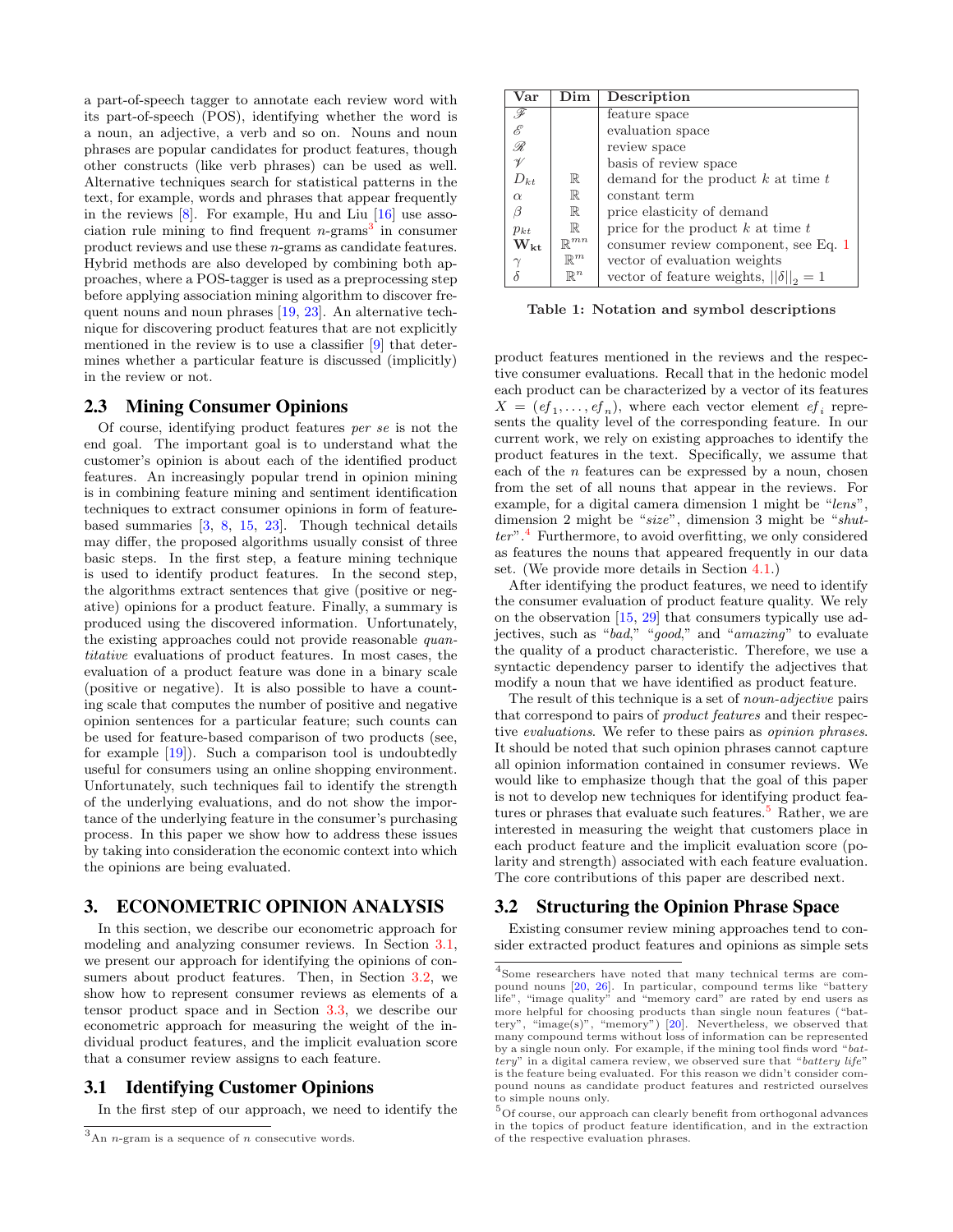and no algebraic structure is imposed on these sets. In order to use the concepts similar to hedonic regressions, we need to represent the product demand as a function from the space of consumer reviews. Such representation assumes a vector space structure on the set of feature opinions. To construct such structure, we build two vector spaces: one for product features and one for feature evaluations.

We model multiple sets of  $n$  product features as elements of a vector space over  $\mathbb R$  with basis  $f_1, \ldots, f_n$ . We denote this *feature space* as  $\mathscr{F}$ , (dim  $\mathscr{F} = n$ ). In the same way, we define a space of evaluations as a vector space over R with basis  $e_1, e_2, \ldots, e_m$ . We denote this *evaluation space* as  $\mathscr{E}(\dim \mathscr{E} = m)$ . Intuitively, when we represent a review r in the feature space  $\mathscr{F}$ , the representation contains the weights that customers assign to each product feature. Similarly, when we represent a review  $r$  in the evaluation space  $\mathscr E$ , the representation contains the *implicit evaluation scores* that the review assigns to a product feature (notice that the evaluations in the space  $\mathscr E$  are not bound, yet, to any specific feature).

Now, based on the algebraic structures in the feature and the evaluation space, we can represent the opinion phrases and whole consumer reviews as elements of the review space  $\mathscr R$  that we define as the tensor product of the evaluation and feature spaces:

$$
\mathscr{R}=\mathscr{F}\otimes\mathscr{E}
$$

Note that the set of opinion phrases  $f_i \otimes e_j$  form a basis of the space  $\mathscr R$  and we denote this basis as  $\mathscr V$ .

Now, each review can be represented as a vector in the review space  $\mathscr{R}$ : we only need to determine the weight that we assign to each dimension of  $\mathscr R$  to represent the review. There are several different ways to determine the weight of an opinion phrase in a text corpus (e.g., tf.idf weights). In our work, we use a standard term frequency measure that discounts influence of longer reviews and calculates the weight of the opinion phrase phrase in review rev for product prod as:

<span id="page-3-1"></span>
$$
w(phrase, rev, prod) = \frac{N(phrase, rev, prod) + s}{\sum_{y \in \mathcal{V}} (N(y, rev, prod) + s)} \tag{1}
$$

where  $N(y, r, p)$  is the number of occurrences of the opinion phrase  $y$  in the consumer review  $r$  for product  $p$ , and  $s$  is a "smoothing" constant.<sup>[6](#page-3-2)</sup> Notice that using our convention, the sum of the weights of the opinion phrases within each review is equal to one, discounting the influence of longer reviews.

EXAMPLE 3.1. Consider the following review for a digital camera: "The camera is of high quality and relatively easy to use. The lens are fantastic! I have been able to use the LCD viewfinder for some fantastic shots... To summarize, this is a very high quality product." This review can be represented by the following element of the tensor product, assuming  $s = 0$ :

$$
0.4 \cdot (quality \otimes high) +\n0.2 \cdot (use \otimes easy) +\n0.2 \cdot (lens \otimes fantastic) +\n0.2 \cdot (shots \otimes fantastic)
$$

Notice that each opinion phrase dimension has a weight coefficient determining its relative importance in the review. Since the opinion phrase quality-high appears twice in the review, the weight of this dimension is 0.4, in contrast to all the other opinion phrases that appear only once and have weight equal to 0.2.  $\Box$ 

So far, we have discussed how to represent reviews in an algebraic form. While we could achieve a similar result by simply defining directly a space of opinion phrases and then represent each review as a vector in this space, we will see next that our tensor space approach has significant analytic advantages over this simpler approach. Specifically, we will see that the tensor space approach will allow us to estimate naturally the weight of each product feature and the implicit score of each evaluation, using relatively small training sets and avoiding the problems of data sparsity and of overfitting. Next, we describe our approach in detail.

#### <span id="page-3-0"></span>3.3 Econometric model of product reviews

A simple econometric technique for modeling product demand as a function of product characteristics and its price, is the following simple linear model:

<span id="page-3-4"></span>
$$
\ln(D_{kt}) = a_k + \beta \ln(p_{kt}) + \varepsilon_{kt}.
$$
 (2)

where  $D_{kt}$  is the demand for the product k at time t,  $p_{kt}$  is its price at time t,  $\beta$  is the price elasticity, and  $a_k$  is a product specific constant term which captures the unobserved product heterogeneity, such as differences in product characteristics and brand equity. The variable  $\varepsilon_{kt}$  represents a random disturbance factor which is usually assumed to be normally distributed, i.e.,  $\varepsilon_{kt} \sim N(0, \sigma^2)$ . This is a classical ordinary-least-squares (OLS) regression with product level fixed effects and the parameters can be estimated using standard panel data methods [\[31\]](#page-9-21).

A potential drawback of such a model is that it can not be used to evaluate separately different product characteristics because it mixes all product features into the single term  $a_k$ . Another limitation is time invariant nature of the product specific effect. Though the technical characteristics of the product typically stay the same during the product's life cycle, its popularity may change as a result of consumer evaluations of the product.

We extend the model using our original assumption that qualitative consumer reviews correspond to some quantitative evaluations of product characteristics. Such evaluations cannot be measured directly but can be learned from product demand fluctuations, if a sufficiently large data set is available. We replace the product specific effect  $a_k$  by a sum of two components:

<span id="page-3-3"></span>
$$
a_k = \alpha + \Psi(\mathbf{W_{kt}}). \tag{3}
$$

where we have

- a consumer review component  $W_{kt} \in \mathcal{R}$  that captures opinions contained in consumer product reviews for product  $k$  available at time  $t$ , including all reviews before time  $t$ , and
- a time and product invariant constant term  $\alpha$ .

The vector  $\mathbf{W}_{\mathbf{k}t}$  (for fixed k and t) contains the weights of all opinion phrases that appeared in the consumer reviews for product  $k$  available at time  $t$ . (Essentially, we take the vectors that represent the consumer reviews posted by time t and "collapse" them into a single vector.) For simplicity,

<span id="page-3-2"></span> $^{6}$ We set  $s = 0.01$  in our paper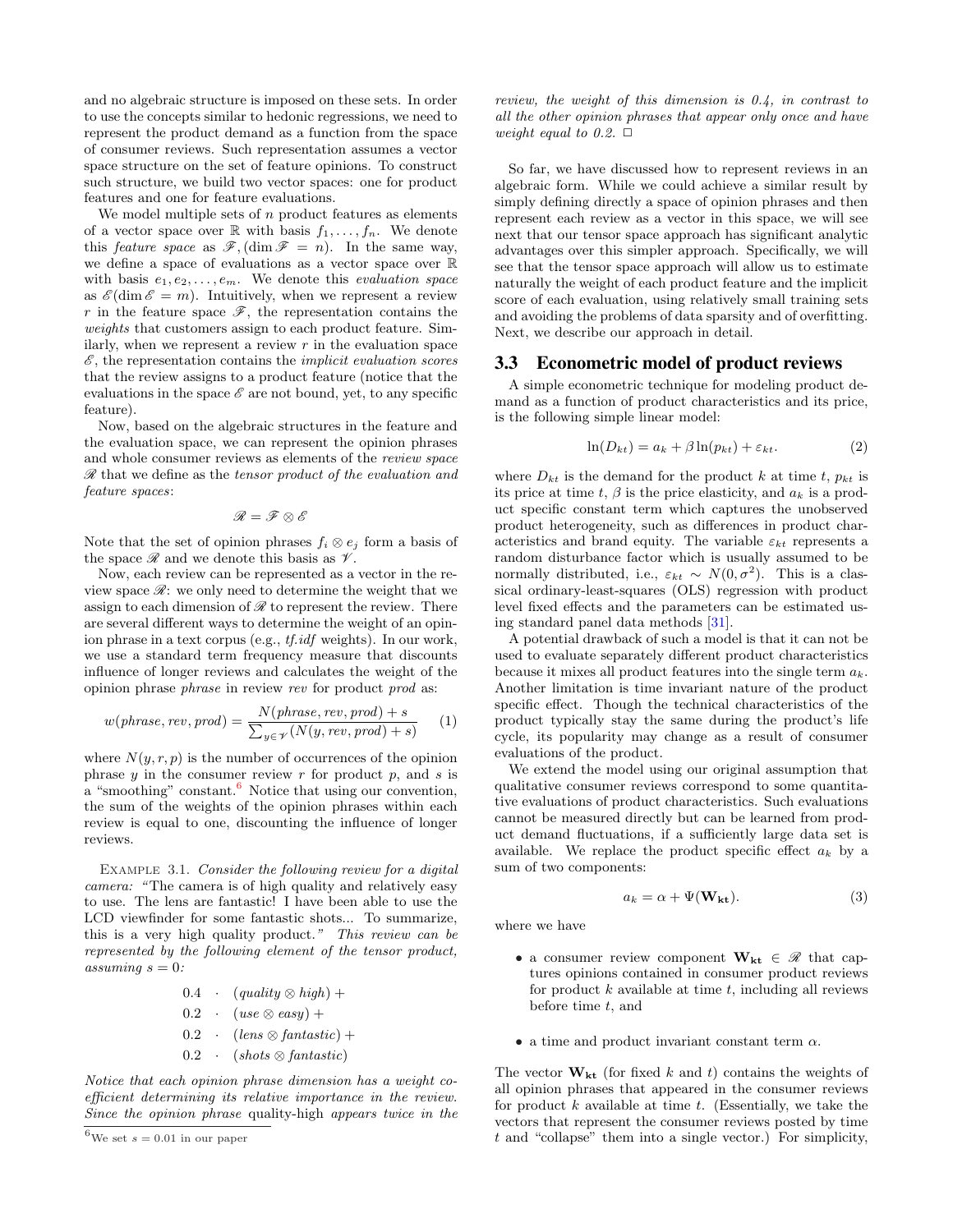we compute these weights by averaging<sup>[7](#page-4-0)</sup> the weights for each opinion phrase across all reviews posted until time t.

In Equation [3,](#page-3-3) we represented the impact of a set of consumer reviews on the product demand as some generic functional  $\Psi : \mathscr{R} \to \mathbb{R}$ . Similar to hedonic regressions, we assume that the functional form is linear and formally this can be written as  $\Psi \in \mathcal{R}^*$  where  $\mathcal{R}^*$  is the dual space of  $\mathcal{R}$  (space of linear functionals). A linear functional from a tensor product of two vector spaces is just a bilinear form of two parameters, so  $\Psi$  is just a bilinear form of features and evaluations. Any linear functional can be written in the basis representation:

$$
\Psi(\mathbf{W}_{\mathbf{k}\mathbf{t}}) = \sum_{\text{phrase} \in \mathcal{V}} \psi(x) \cdot w(\text{phrase}, \text{review}_{t}, \text{product}_{k}) =
$$

$$
\sum_{i=1}^{n} \sum_{j=1}^{m} \psi(f_i \otimes e_j) \cdot w((f_i \otimes e_j), \text{review}_{t}, \text{product}_{k}).
$$

where  $\psi(x) = \psi(f_i \otimes e_j)$  is the value of the functional on the basis vector  $f_i \otimes e_j$ . Intuitively, the value of  $\psi(x)$  is the influence of the opinion phrase  $\langle f_i, e_j \rangle$ , which in turn is a function of the weight of feature  $f_i$  (when evaluated by  $e_j$ ) and of the implicit score that  $e_j$  assigns to  $f_i$ . Continuing the example from Section [3.2,](#page-2-4) we can write the value of the functional on the sample consumer review as:

$$
0.4 \cdot \psi(\text{quality} \otimes \text{high}) + 0.2 \cdot \psi(\text{use} \otimes \text{easy}) +
$$
  

$$
0.2 \cdot \psi(\text{lens} \otimes \text{fantastic}) + 0.2 \cdot \psi(\text{shots} \otimes \text{fantastic})
$$

Using Equations [2](#page-3-4) and [3,](#page-3-3) we have our extended linear model:

$$
\ln(D_{kt}) = \alpha + \beta \ln(p_{kt}) + \Psi(\mathbf{W_{kt}}) + \varepsilon_{kt}
$$

Unfortunately, this model has a very large number of parameters and would require a very large training set of product reviews to estimate. In the case where we have n product features and  $m$  evaluation words for  $N$  products with similar features, the number of model parameters will be  $n \cdot m + N$ . Since, we rarely have more than 30 reviews for a product, model overfitting is definitely a problem.

To alleviate this problem, we reduce the model dimension by placing a rank constraint on the matrix Ψ. In other words, we are not going to search for any linear function but only for those with low matrix ranks. The approach is based on the following observation.

THEOREM 3.1. (Singular Value Decomposition) Any linear functional  $\Psi \in \mathcal{R}^*$  such that rank  $\Psi = \text{rank}(\psi_{ij}) \leq p$ *can be represented as*  $\sum_{i=1}^{p} \Delta_i \otimes \Gamma_i$  *where*  $\Delta_i \in \mathscr{F}^*$  *and*  $\sum_{i=1}^{p} \Delta_i \otimes \Gamma_i$  *where*  $\Delta_i \in \mathscr{F}^*$  *and*  $\Gamma_i \in \mathscr{E}^*$  and  $\left| \Delta_i \right| \Big|_2 = \overline{1}.$ 

<span id="page-4-1"></span>COROLLARY 3.1. Any linear functional  $\Psi \in \mathcal{R}^*$  such that  $rank(\Psi) = rank(\psi_{ij}) = 1$  can be represented as  $\Delta \otimes \Gamma$  where  $\Delta \in \mathscr{F}^*$  and  $\Gamma \in \mathscr{E}^*$  and  $||\Delta||_2 = 1$ .

Corollary [3.1](#page-4-1) shows how to model features and evaluations as independent multiplicative components. We can replace a complex functional from  $\mathscr{R}^*$  by a product  $\Delta \otimes \Gamma$  of two simple functionals  $\Delta \in \mathscr{F}^*$  and  $\Gamma \in \mathscr{E}^*$ . In other words, we assume that each coefficient  $\psi(x)$  can be decomposed as a product of the feature component (defining importance of the feature) and the evaluation component (determining relative weight of the evaluation). For example:

$$
\psi(shots \otimesfantastic) = \gamma(shots) \cdot \delta(fantastic)
$$

The resulting approach is similar to ANOVA decomposition, which is frequently used to reduce model complexity for multidimensional splines and generalized additive models [\[14\]](#page-9-22). Our model, though, operates in different context because features and evaluations do not represent independent dimensions of consumer reviews: each evaluation word occurrence describes some feature and each feature word occurrence relates to some evaluation.

One limitation of this rank-1 approximation is the restriction that each adjective has one meaning, independently of the feature that it evaluates. While this restriction might seem too strict, we observed that it worked well for our setting. We should note though that our approach allows flexibility in the approximation approach. If we would like to assign two potential meanings for each adjective, we can use a rank-2 approximation, allowing two meanings per adjective and two potential weights for each feature (e.g., negative evaluations may have high influence when evaluating a feature, but positive evaluations may have low weight). In this case, the functional  $\psi$  would simulate a mixture model and have the form  $\psi = \gamma_1 \delta_1 + \gamma_2 \delta_2$ . (Of course, estimating such a model would require a larger number of training examples.) Similarly, we can use even higher rank approximations, allowing more meanings per adjective, but we would need more training data to avoid overfitting.

Using the rank-1 approximation of the tensor product functional, we rewrite the model of Equation [3.3](#page-3-3) as:

<span id="page-4-2"></span>
$$
\ln(D_{kt}) = \alpha + \beta \cdot p_{kt} + \gamma^T \cdot \mathbf{W_{kt}} \cdot \delta + \varepsilon_{kt}.
$$
 (4)

where  $\gamma$  is a vector that contains n elements corresponding to the weight of each product feature, and  $\delta$  is a vector that contains the implicit score that each adjective assigns to a product feature. The new model has only  $m + n + 1 + N$ parameters instead of original  $n \cdot m + 1 + N$ , but this is achieved by sacrificing the linearity of the original model. Despite the loss of linearity, we can still search for the maximum likelihood estimate (MLE) of the model parameters. Assuming that  $\varepsilon_{kt}$  are independent and identically normally distributed residuals, the ML estimate is the same as the minimum of the least-squares fit function:

$$
(\alpha^*, \beta^*, \gamma^*, \delta^*) =
$$
  
argmin
$$
\left(\sum_{k,t} \left(\ln(D_{kt}) - \alpha - \beta \cdot p_{kt} - \gamma^T \cdot \mathbf{W}_{kt} \cdot \delta\right)^2\right)
$$

One of possible approaches to parameter estimation is to use the Newton-Rhapson method, or its variations, to search for the minimum. Unfortunately the Newton-Rhapson algorithm convergence suffers from numerical difficulties, in particular, ill-conditioning of the Hessian in the neighborhood of the solution. To solve the problem, we propose a different iterative algorithm. Our algorithm is based on the observation that if one of the vectors  $\gamma$  or  $\delta$  is fixed, the Equation [4](#page-4-2) represents a linear model. The steps of the algorithm are described below:

- 1. Set  $\delta$  to a vector of initial feature weights.
- <span id="page-4-3"></span>2. Minimize the fit function by choosing the optimal evaluation weights  $(\gamma)$  assuming that the feature weights

<span id="page-4-0"></span><sup>&</sup>lt;sup>7</sup>Instead of giving equal weight to each review, we also experimented with weighting schemes involving a time-discount factor (older reviews have smaller weights) and a "usefulness" factor. In the latter case, opinion weights were multiplied by a factor  $(h + 1)/(t + 1)$  where h and  $t$  are the number of helpful and total votes for the parent review. In both cases, the results were qualitatively similar to those of the simpler model.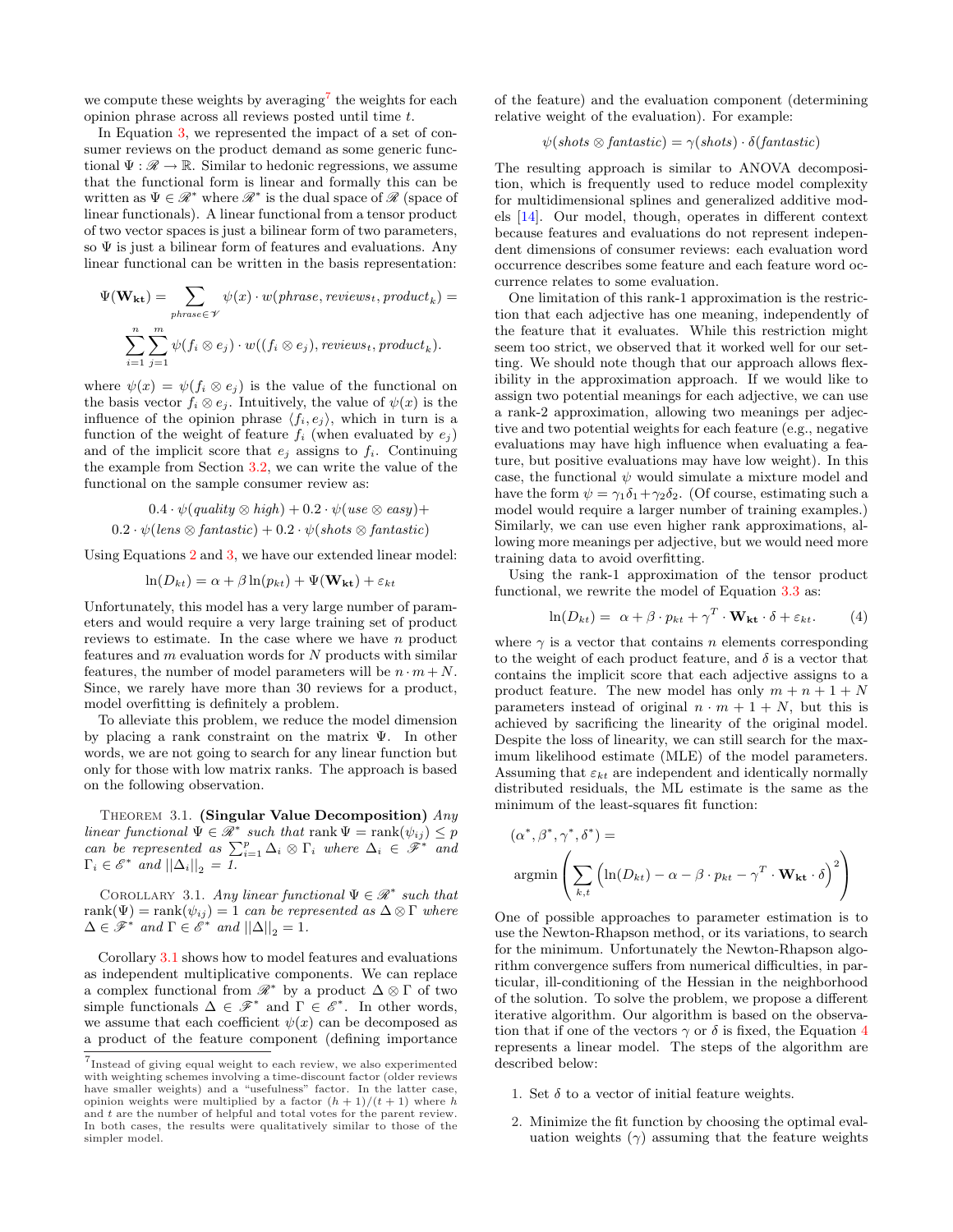( $\delta$ ) are fixed. If  $\delta$  is fixed, the equation is just a usual linear model and  $\gamma$  can be estimated by ordinary-leastsquares (OLS) or generalized-least-squares (GLS) estimators [\[12\]](#page-9-23).

- <span id="page-5-2"></span>3. Minimize the fit function by choosing the optimal feature weights  $(\delta)$  assuming that the evaluation weights  $(\gamma)$  are fixed. Again this can be done by using OLS or GLS estimator.
- 4. Repeat Step [2](#page-4-3) and [3,](#page-5-2) until the algorithm converges.

Note that the algorithm described above (and the Newton-Rhapson algorithm as well) may converge to some local minimum of the fit function. To compensate for such potential errors, we repeat the execution of the algorithm with multiple, randomly generated, initial starting points.

Summary: In this section, we have presented our approach for estimating the weights of the different product features and the implicit scores that the adjectives assign to the product features. We have presented how to use a lowrank approximation of the review space to estimate these values, and presented an efficient algorithm for estimating the parameters of our model. Next, we present the experimental evaluation of our approach.

## <span id="page-5-0"></span>4. EXPERIMENTAL EVALUATION

In this section, we validate our techniques on a data set covering 242 products drawn from the product categories "Audio & Video" and "Camera & Photo" sold on Amazon. We first describe our data set (Section [4.1\)](#page-5-1). Then, in Section [4.2,](#page-5-3) we describe how we run our text mining algorithm to identify the product features and the evaluations. In Section [4.3,](#page-6-0) we present the exact setup of our econometric-based technique, and, in Section [4.4](#page-6-1) we discuss the experimental findings that show that our techniques can provide actionable business intelligence and can give useful insights on how customers behave when shopping online.

#### <span id="page-5-1"></span>4.1 Data

We gathered data on a set of products using publicly available information at Amazon.com. The data set covered two different product categories: "Camera & Photo" (115 products) and "Audio & Video" (127 products). During a 15 month period (from March 2005 to May 2006), we have been collecting daily price and sales rank information for the products in our data set, using the API provided by Amazon Web Services. In the "Camera & Photo" category we had 31,233 observations and in the "Audio & Video" category we had 35,143 observations. Each observation contains the collection date, the product ID, the price on Amazon.com (which includes a possible Amazon discount), the suggested retail price, the sales rank of the product, and the average product rating according to the posted consumer reviews. Additionally, we used Amazon Web Services to collect the full set of reviews for each product. Each product review has a numerical rating on a scale of one to five stars, the date the review was posted and the actual text posted by the reviewer. We collected 1,955 reviews in the "Camera & Photo" category and 2,580 reviews in the "Audio & Video" category, overlapping with our sales rank observations. Thus, each product had about 20 reviews on average. Figures [1](#page-5-4) and [2](#page-5-5) show distributions of the number of consumer reviews per product in the "Audio & Video" and "Camera & Photo" categories. A



<span id="page-5-4"></span>Figure 1: Distribution of the number of consumer reviews per product (Audio & Video)



<span id="page-5-5"></span>Figure 2: Distribution of the number of consumer reviews per product (Camera & Photo)

few outlier products, with more than 50 reviews, are not displayed on the figures. For example, in the "Audio & Video" category Apple 1GB iPod Shuffle had 271 consumer reviews.

#### <span id="page-5-3"></span>4.2 Selecting Feature and Evaluation Words

In order to determine the set of product features and evaluation words to use, we applied a simple approach consisting of three steps. First, we used the part-of-speech tagger developed by the Stanford NLP Group, to analyze all reviews and assign a part of speech tag to each word. Second, a set of frequent nouns was extracted from the tagged review corpus. The second step tends to produce a significant number of infrequent, non-relevant items. Fortunately, the set of frequent nouns was relatively small (about 800 items per category). Since, our work is not focused on product feature identification from product review, we decided to quickly process the list of frequent items, and manually select a subset of approximately 30 nouns to use as product features. For example, in the "Camera & Photo" category the set of features included "battery/batteries," "screen/lcd/display," "software," "viewfinder," "lens/lenses," and so on. To identify the set of evaluations, we used the syntactic dependency parser from the Stanford NLP toolkit, and we extracted the adjectives that evaluated the selected product features. The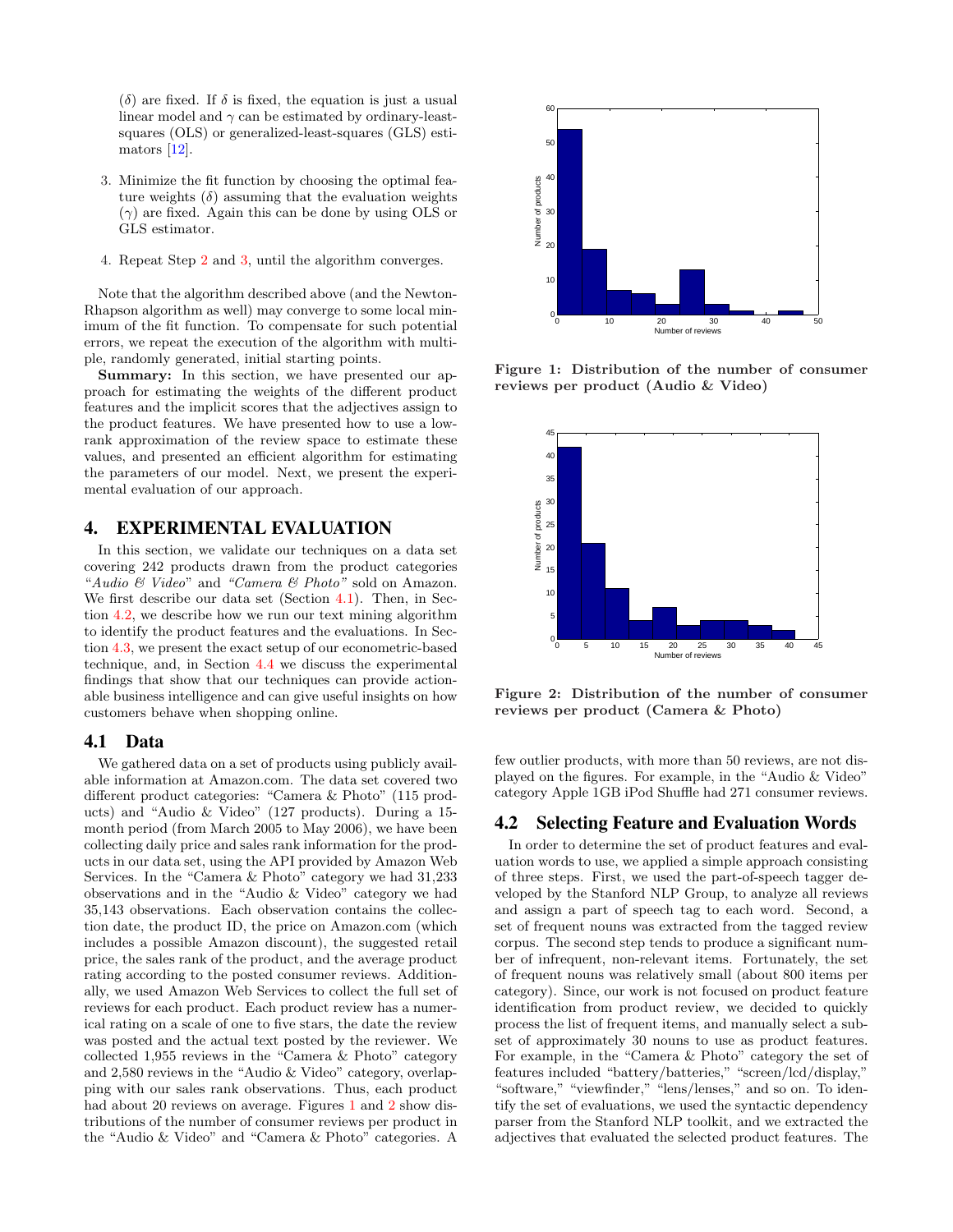set of evaluations contained popular adjectives describing the level of satisfaction with each particular feature. Words like "amazing," "bad," "great," "exceptional," and "outstanding" appeared frequently in our data set. We kept the list of 30 most frequent adjectives to create our evaluation space. We used the same set of evaluation words for both product categories, but, of course, the set of features was different in each category.

#### <span id="page-6-0"></span>4.3 Experimental Setup

In order to evaluate our techniques using data from Amazon, we had to modify slightly the model of Section [3.3.](#page-3-0) Specifically, Amazon.com doesn't report the demand for the products available on the web site. Instead, Amazon.com reports a sales rank figure for each product, which ranks the demand for a product relative to other products in its category. Prior research in economics and in marketing (for instance,  $[5, 11]$  $[5, 11]$  $[5, 11]$  has associated these sales ranks with demand levels for products such as software and electronics. The association is based on the experimentally observed fact that the distribution of demand in terms of sales rank has a Pareto distribution (i.e., a power law) [\[5\]](#page-9-24). Based on this observation, it is possible to convert sales ranks into demand levels using the following Pareto relationship:

$$
\ln(D) = a + b \cdot \ln(S) \tag{5}
$$

where  $D$  is the unobserved product demand,  $S$  is its observed sales rank, and  $a > 0$ ,  $b < 0$  are industry-specific parameters. Therefore, we can use the log of product sales rank on Amazon.com as a proxy of the log of product demand. We also modified the model of Section [3.3](#page-3-0) to include both the suggested retail price  $(P_1)$  and the price on Amazon.com  $(P_2)$ since its natural to expect the prices will influence product demand, besides word-of-mouth. Furthermore, we included the review rating variable  $(R)$ , which represented the average numeric rating of the product as given by the reviews.

Our model predicts the product sales rank based on its price, average review rating, and a set of consumer reviews. Note that as defined before, the review-level variables are the ones published before a given observation date.<sup>[8](#page-6-2)</sup> Using our model, we analyze how different feature-evaluation combinations affect sales, after controlling for product price. The transformed equation is given below:

$$
\ln(S_{kt}) = \alpha + \beta_1 \cdot R_{kt} + \beta_2 \cdot \ln(P_{1kt}) + \beta_3 \cdot \ln(P_{2kt}) +
$$

$$
\sum_{i=1}^{m} \sum_{j=1}^{n} W_{ktij} \cdot \gamma_i \cdot \delta_j + \varepsilon_{kt}
$$

$$
= \alpha + \mathbf{y}_{kt} \cdot \beta + \gamma^T \cdot \mathbf{W}_{kt} \cdot \delta + \varepsilon_{kt} \quad (6)
$$

In the above equation,  $\mathbf{W}_{\mathbf{k}t}$  is the "review matrix" (see Section [3.3\)](#page-3-0) and  $W_{ktij}$  was calculated using Equation [1.](#page-3-1) We found that due to sparsity of the review data if we use a large number of features and evaluations, our model tends to overfit the noise in the training data set. To alleviate this concern, we added the regularization constraint

 $\left(\sum_{i=1}^m \gamma_i^2\right) \left(\sum_{j=1}^n \delta_j^2\right)$ ´  $\leq \lambda$ , which transformed this linear model to a "ridge regression" [\[14\]](#page-9-22). Note that due to negli-gible correlation<sup>[9](#page-6-3)</sup> between the list and retail prices, multicollinearity is not a concern in our model. Our results are also robust (and similar to the reported ones) if we were to only use the retail price in Equation [6.](#page-6-4)

#### <span id="page-6-1"></span>4.4 Experimental Results

Predicting Future Sales: After obtaining the review matrix, we used 10-fold cross-validation to test the model's performance and obtain reliable coefficient estimates. The original sample was partitioned into 10 sub-samples of products.[10](#page-6-5) Of the 10 sub-samples, a single sub-sample was retained as validation data for testing the model, and the remaining 9 sub-samples were used as training data. The cross-validation process was repeated 10 times and each of the 10 sub-samples was used exactly once as validation data.

For our experiments, we run our regression on the training data and derived the coefficients for each of the regressors. After deriving the coefficients from the training set, we tested how well the derived regressions predicts the sales rank for the products in the test set. We compared performance for predicting sales rank, using the Root Mean Squared Error (RMSE) and Mean Absolute Error (MAE) metrics, averaged over all the observations in the test set. We compared our model with the same model that has no consumer review text available (but including all other variables). We observed a 5% improvement in RMSE and 3% improvement in MAE. To test for statistical significance we used the Wilcoxon<sup>[11](#page-6-6)</sup> signed rank test ( $p < 0.001$ ). We should note that the 5% improvement is a significant achievement, given the high volatility of Amazon sales rank information, the fact that the numeric rating information is already taken into account (both models contained average rating of consumer reviews as a variable) and the fact that we are measuring errors in log-scale. This result indicates that the text of the reviews contains information that influences the behavior of the consumers, and that the numeric ratings alone cannot capture the information in the text.

Estimating Product Feature Weights and Evaluation Scores: The other significant contribution of our work is the ability to identify the product feature weights and the evaluation scores associated with the adjectives, within the context of an electronic market.

<span id="page-6-4"></span>Tables [2](#page-7-0) and [3](#page-7-1) present the average feature and evaluation coefficients that were obtained for the 49 digital cameras<sup>[12](#page-6-7)</sup> from the "Camera & Photo" category. The coefficients were averaged across cross-validation runs to produce reliable estimates and empirical standard error values. We should also note that we excluded the rating variable from the regression, in order to obtain feature and evaluation coefficients that are not detrended with respect to numeric review rat-

<span id="page-6-2"></span><sup>&</sup>lt;sup>8</sup>We should clarify that ours is not a hedonic demand estimation model. In hedonic demand estimations, the first step involves computing individual equilibrium trait prices based on estimates of a hedonic price function to find the market price of a trait in the bundle. The second step is to estimate an inverse demand or marginal bid function using the trait prices as the dependent variable. Typically two-stage least squares (2SLS) regressions are employed with the supplier traits being appropriate instruments for the endogenous variables in the marginal bid function. Our approach is nested in a framework that is similar in notion to a hedonic demand model but very different in implementation.

<span id="page-6-3"></span> $^9\!$  This happens because in the two product categories that we analyze, the retail price on Amazon is not a fixed discount off the list price, unlike in the case of other products such as books where publishers typically give retailers a fixed discount off the list price for a wide variety of books.

<span id="page-6-5"></span><sup>10</sup>We did not split observations for the same product due to time-series effects within a product over time.

<span id="page-6-6"></span> $11$ We used a non-parametric test to avoid problems with non-normality of the underlying distributions.

<span id="page-6-7"></span> $^{12}{\rm{We}}$  separated the results for point-and-shoot from those for SLR cameras and camcorders to avoid possible heterogeneity issues. Due to space constraints we do not list the results for these products and for the "Audio & Video" category. The results were qualitatively similar.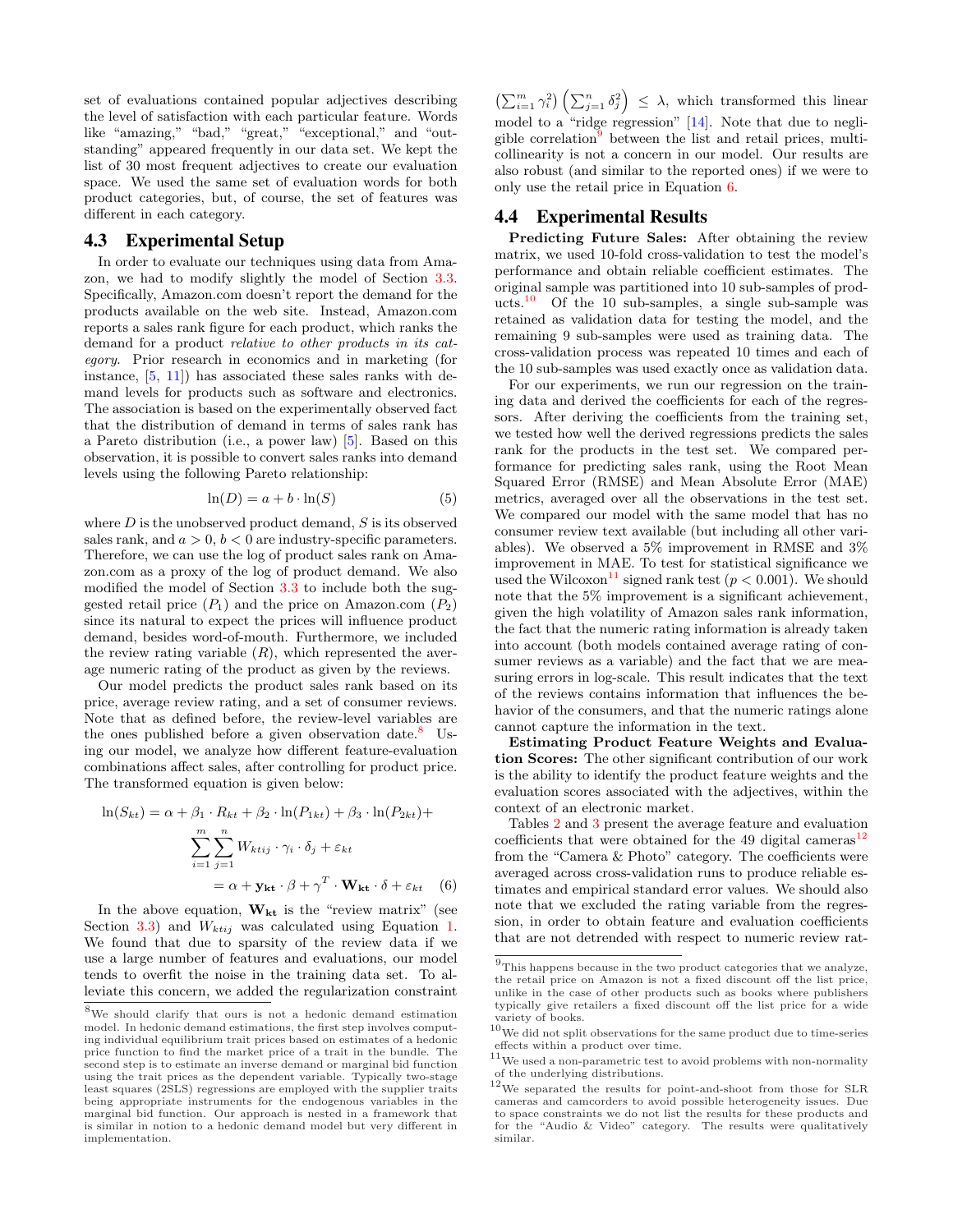| Feature              | Weight | Std.Err. |  |
|----------------------|--------|----------|--|
| camera*              | 0.810  | 0.091    |  |
| quality <sup>*</sup> | 0.484  | 0.106    |  |
| battery*             | 0.192  | 0.048    |  |
| resolution*          | 0.129  | 0.018    |  |
| size                 | 0.096  | 0.063    |  |
| color                | 0.086  | 0.052    |  |
| photos               | 0.074  | 0.040    |  |
| lens                 | 0.046  | 0.033    |  |
| screen               | 0.037  | 0.037    |  |

<span id="page-7-0"></span>Table 2: Feature weights for the Camera  $\mathcal B$  Photo category. Higher weight values signify higher importance of each attribute. (The ∗ symbol indicates statistical significance at the 5% confidence level.)

| Evaluation | Score    | Std.Err. |
|------------|----------|----------|
| $great*$   | $-2.460$ | 0.353    |
| good*      | $-1.693$ | 0.211    |
| $best*$    | $-0.914$ | 0.154    |
| excellent* | $-0.442$ | 0.180    |
| $perfect*$ | $-0.433$ | 0.146    |
| nice       | $-0.006$ | 0.051    |
| decent     | 0.001    | 0.056    |
| fantastic  | 0.085    | 0.050    |
| bad*       | 0.206    | 0.038    |
| amazing*   | 0.220    | 0.094    |
| $fine^*$   | 0.258    | 0.101    |
| $poor*$    | 0.345    | 0.066    |

<span id="page-7-1"></span>Table 3: Some evaluation scores for the Camera  $\mathcal B$ Photo category. Higher scores mean increase in sales rank and are therefore negative. Lower values are better. (The ∗ symbol indicates statistical significance at the 5% confidence level.)

ings. Note that higher values of evaluation coefficients signify increase of the sales rank and, therefore, have negative impact on product sales.

We should note that making conclusions based on the individual model coefficients may be incorrect, due to model complexity and interaction effects between coefficients. So, in addition to the raw coefficients, we also calculated the partial effects for frequent opinion phrases. The partial effect of a opinion phrase  $x = e \otimes f$  is defined as  $\gamma^T \cdot \bar{\mathbf{W}}_{\mathbf{kt}}^{\mathbf{x}} \cdot \delta - \gamma^T \cdot \bar{\mathbf{W}}_{\mathbf{kt}} \cdot \delta$ where  $\bar{W}_{kt}$  is the "average review" obtained by averaging all consumer reviews in this product category with proper normalization and  $\bar{W}_{kt}^{x}$  is the "average review" where all evaluations of the feature  $f$  were replaced by the evaluation e. For example, to calculate a partial effect of the "solid lens" phrase  $(f = lens, e = solid)$  we take the "average digital camera review" and replace all evaluations of the "lens" feature to "solid". This enables us to simply calculate the difference between the modified review score and the average review score. The calculated partial effects for the "Camera & Photo" product category are presented in Table [4.](#page-7-2) Remember, that a negative sign on an opinion phrase denotes the fact that there is an increase in sales (since sales rank on Amazon is inversely proportional to demand) when that "opinion feature" is present in the content of the product review.

We observed that seemingly positive evaluations like "decent quality" or "nice/fine camera" end up hurting sales. Even though this may seem counterintuitive, it actually reflects the nature of an online marketplace: most of the positive evaluations contain superlatives, and a mere "decent" or "fine" is actually interpreted by the buyers as a lukewarm,

| Phrase           | Effect    | Phrase             | Effect |
|------------------|-----------|--------------------|--------|
| great camera     | $-0.4235$ | excellent photos   | 0.0040 |
| good camera      | $-0.1128$ | nice size          | 0.0045 |
| great quality    | $-0.0931$ | decent photos      | 0.0062 |
| good quality     | $-0.0385$ | fantastic photos   | 0.0066 |
| great battery    | $-0.0138$ | amazing resolution | 0.0069 |
| great size       | $-0.0060$ | amazing photos     | 0.0073 |
| great photos     | $-0.0060$ | fine photos        | 0.0075 |
| great resolution | $-0.0052$ | excellent battery  | 0.0089 |
| good battery     | $-0.0051$ | decent battery     | 0.0139 |
| great lens       | $-0.0037$ | amazing battery    | 0.0164 |
| good size        | $-0.0027$ | fine battery       | 0.0168 |
| great color      | $-0.0023$ | best quality       | 0.0170 |
| good photos      | $-0.0022$ | excellent quality  | 0.0507 |
| good resolution  | $-0.0017$ | nice quality       | 0.0817 |
| good lens        | $-0.0016$ | decent quality     | 0.0822 |
| great screen     | $-0.0012$ | fantastic quality  | 0.0882 |
| good color       | $-0.0004$ | amazing quality    | 0.0979 |
| good screen      | $-0.0004$ | poor quality       | 0.1067 |
| nice screen      | 0.0014    | best camera        | 0.2026 |
| excellent lens   | 0.0020    | excellent camera   | 0.3936 |
| excellent color  | 0.0027    | perfect camera     | 0.3973 |
| perfect size     | 0.0027    | nice camera        | 0.5703 |
| nice lens        | 0.0032    | decent camera      | 0.5731 |
| decent lens      | 0.0032    | fantastic camera   | 0.6071 |
| fantastic lens   | 0.0035    | bad camera         | 0.6547 |
| amazing lens     | 0.0038    | amazing camera     | 0.6619 |
| fine lens        | 0.0039    | fine camera        | 0.6770 |

<span id="page-7-2"></span>Table 4: Partial Effects for the Camera & Photo product category: A negative sign signifies decrease in sales rank and means higher sales.

slightly negative evaluation. Furthermore, we observed only a small number of unambiguously negative evaluations, such as "bad" and "horrible": products that get bad reviews, tend to disappear from the market quickly, and do not get many further negative evaluations. In general, the reviews that appear on Amazon are positive, especially for products with large number of posted reviews. Finally, a strange observations is that the evaluations "best camera," "excellent camera," "amazing camera," "perfect camera," and so on, have a negative effect on demand. This puzzling result may be caused by the fact that most of the reviews praising the camera in general do not usually have many details about the product features of the camera. Customers discount such reviews, and potentially treat them as bogus: a review that simply says that a camera is the "best camera" in the market, without going into other details does not provide useful information to the customer and has negative effect on sales.

Evaluation Conclusions: We have presented our experimental evaluation of our technique by presenting results on a real data set from Amazon.com. Our results show that we can identify the features that are important to consumers and that we can derive the implicit evaluation scores for each adjective, in an *objective* and *context-aware* manner. Deriving the polarity and strength of an evaluation was generally considered a hard problem, but by evaluating an opinion within an economic framework, we showed that we can solve the problem in a natural manner. Furthermore, our technique takes into consideration the peculiarities of the environment in which the opinion is evaluated. Weak positive opinions like nice and decent are actually evaluated in a negative manner in electronic markets, since customers are used to see only strong positive opinions, and a mere nice or decent is a bad signal to the buyers.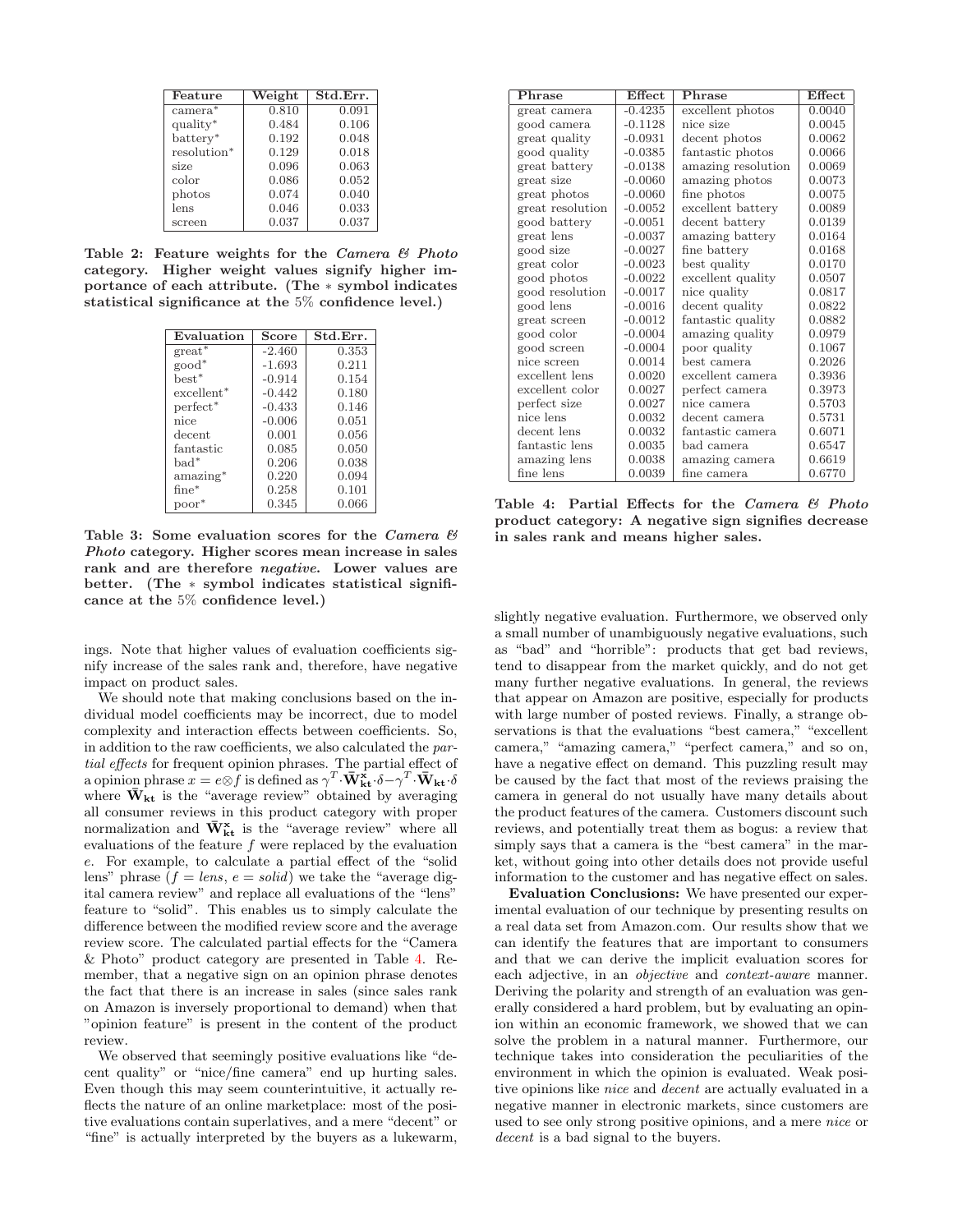## <span id="page-8-0"></span>5. RELATED WORK

Our paper adds to a growing literature on sentiment analysis. Similar to almost any other sentiment mining technique, the first step involves selecting the set of features to use (see Section [2.2\)](#page-1-3). Our approach to feature selection is very close to the one presented by Hu and Liu [\[15\]](#page-9-4). Hu and Liu used a POS-tagger and association miner to find frequent itemsets, which are then treated as candidate features. For each instance of a candidate feature in a sentence, the nearby adjective (if there is such) was treated as the effective opinion. Note that effective opinions used by Hu and Liu are direct counterparts of evaluation words in our study. A major difference of our approach is that whereas Hu and Liu were interested in the effectiveness of feature extraction and high recall values, we are concerned about gathering a small set of major features and evaluation words. In order to ensure that gathered features reflect hedonic characteristics of the products, we performed manual post-processing of frequent itemsets. Contrary to Hu and Liu, who performed additional research to identify infrequent features, we intentionally discarded such features to obtain robust estimates of model coefficients. It should also be noted that while Hu and Liu used WordNet to identify polarity of opinion words, our model evaluates polarity and strength of each evaluation directly from the regression on product demand.

Our research was inspired by previous studies about opinion strength analysis. Popescu and Etzioni [\[23\]](#page-9-13) presented OPINE, an unsupervised information extraction system capable of identifying product features, identifying user opinions regarding product features, determining polarity of the opinions and ranking the opinions based on their strength. Unfortunately, so far, no paper was published explaining how OPINE solves the last task (opinion ranking). Evaluating strength of a sentiment quantitatively is even more challenging task than simple ranking and there were just a few papers on the topic published thus far. Wilson, Wiebe and Hwa [\[30\]](#page-9-26) presented a supervised learning approach able to distinguish between weak, medium and strong subjectivity of the opinion. Unfortunately, this technique requires a manually annotated corpus of opinions. Human annotators might not able to distinguish strength of opinions on a finer-grained scale or estimate economic impact of each particular opinion. In a close stream of research, Pang and Lee [\[21\]](#page-9-27) studied the rating-inference problem. They augmented SVM classifier with a metric labeling concept and applied the altered classifier to infer the author's numerical rating for Rotten Tomatoes movie reviews.

We also add to an emerging stream of literature that combines economic methods with text mining [\[7,](#page-9-3) [10,](#page-9-28) [18\]](#page-9-29). For example, Das and Chen [\[7\]](#page-9-3) examined bulletin boards on Yahoo! Finance to extract the sentiment of individual investors about technology companies. They have shown that the aggregate tech sector sentiment predicts well the stock index movement, even though the sentiment cannot predict well the individual stock movements. There has also been related work on studying connections between online content such as blogs, bulletin boards and consumer reviews, and consumer behavior, in particular purchase decisions. Gruhl et al. [\[13\]](#page-9-30) analyzed the correlation between online mentions of a product and sales of that product. Using sales rank information for more than 2,000 books from Amazon.com, Gruhl et al. demonstrated that, even though sales rank motion might be difficult to predict in general, online chatter can be used to successfully predict spikes in the sales rank.

To the best of our knowledge, our study is the first to use econometric approaches for analyzing the strength and polarity of consumer review opinions. Contrary to Gruhl et al. who used blogs as the indicator of spikes in the sales rank, our research is based on the premise that changes in sales rank, can be partially explained by the impact of consumer reviews. We draw on the results of Chevalier and Mayzlin [\[6\]](#page-9-0) who have shown that online book ratings affect product sales by examining the relationship between relative market shares (sales rank) and consumer reviews across the two leading online booksellers, Amazon.com and BarnesandNoble.com. Comparing the sales and reviews of a given book across the two sites, allows to control for external factors that can affect the sales and word-of-mouth of both retailers (for example, release of a new Harry Potter movie may result in a temporary increase of the corresponding book sales). While our research is similar to the study by Chevalier and Mayzlin, it does differ in several significant ways. While the model in [\[6\]](#page-9-0) included only numerical rating information (such as average star rating and fraction of 1 star and 5 star reviews), our approach employs text mining to extract consumer opinions about different product features. Contrary to the work in [\[6\]](#page-9-0), we were not able to use multiple retailers in our experimental study. In order to alleviate possible concerns from the influence of external factors or measurement errors on our coefficient estimates, we used 10-fold cross validation of the model to precisely infer product-specific characteristics. We found that our results are robust across products.

#### <span id="page-8-1"></span>6. CONCLUSIONS AND FUTURE WORK

We have presented a novel method for mining consumer reviews that combines existing text mining approaches with econometric techniques. The major novelty of our technique is that it allows an economic-aware analysis of the consumer reviews, identifying the weight that customers place on individual product features and the polarity and strength of the underlying evaluations. By using product demand as the objective function, we derive a context-aware interpretation of opinions and we show how customers interpret the posted comments and how they affect their choices. We have presented examples, where opinions that would be interpreted as positive by existing opinion mining systems, are actually negative within the context of electronic markets. The source code with our implementation, together with the data set used in this paper are available from <http://economining.stern.nyu.edu>.

Using a unique data set from a leading online retailer, Amazon, we have demonstrated the value of using economic data and econometric modeling for a quantitative interpretation of consumer reviews on the Internet. Our results can be used by manufacturers to determine which features contribute most to the demand for their product. Such information can also help manufacturers facilitate changes in product design over the course of a product's life cycle as well as help retailers decide on which features to promote and highlight in advertisements and in-store displays.

We believe that there is rich potential for future research. From the econometric point of view, future work can focus on pure price-hedonic regressions that highlight which feature of the product, both implicit and explicit, constitutes what proportion of the product price. Such an analysis can enable consumers to figure out exactly how much they are paying for each product attribute within a class of products.